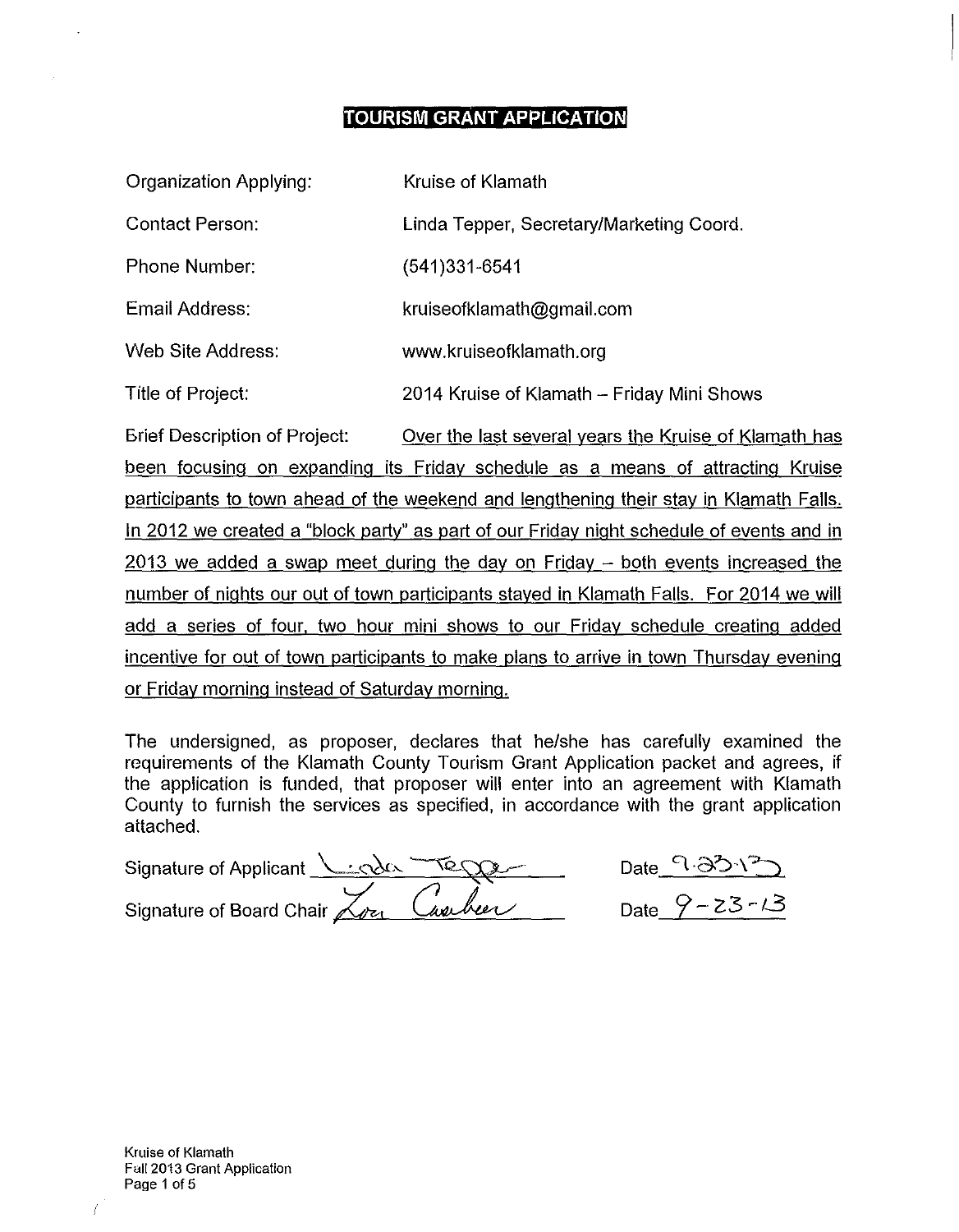# **Payment Information**

Each applicant will submit a completed IRS form W-9 with the contract agreement. The W-9 will contain all the information for whom Klamath County will remit payments to.

## **Tourism Grant Budget Forms**

Each applicant will submit proposed budget forms for their event and a detailed marketing plan. The budgets should encompass all aspects of the event and include the value of any non-cash (in-kind) or barter contributions.

#### **PROJECT DESCRIPTION**

Project Plan:

**1. What is the main focus of this proposal?** 

Creating four, two hour mini shows on the Friday leading into Kruise weekend as an incentive for out of town participants to arrive either Thursday night or Friday morning as opposed to Saturday morning thus lengthening their stay in Klamath Falls. This will be an additive event to the Friday Swap Meet established in 2013 which was successful and will be expanded for 2014.

# **2. What are the project activities?**

The Kruise of Klamath will partner with four local businesses to host the Friday mini shows which will be scheduled for 8am-10am, 10am-noon, noon-2pm and 2pm-4pm. The Kruise of Klamath will provide the marketing and promotion for the mini shows and the hosts will be responsible for providing the location, prizes and/or giveaways to the mini show participants.

## **3. When will the project occur? How long will it last?**

The mini shows will be held on the Friday of Kruise weekend which is June 27-29, 2014. Promotion of the Kruise of Klamath and specifically the mini shows will begin in January and continue through Kruise weekend.

# **4. Who is the target market for attending the project?**

The primary target market are the out of town participants to the Kruise of Klamath with the goal of getting them to extend their stay in Klamath Falls. A secondary target market are out of town spectators that could be enticed to make a two day visit to Klamath Falls for the event if it had a more robust schedule of events.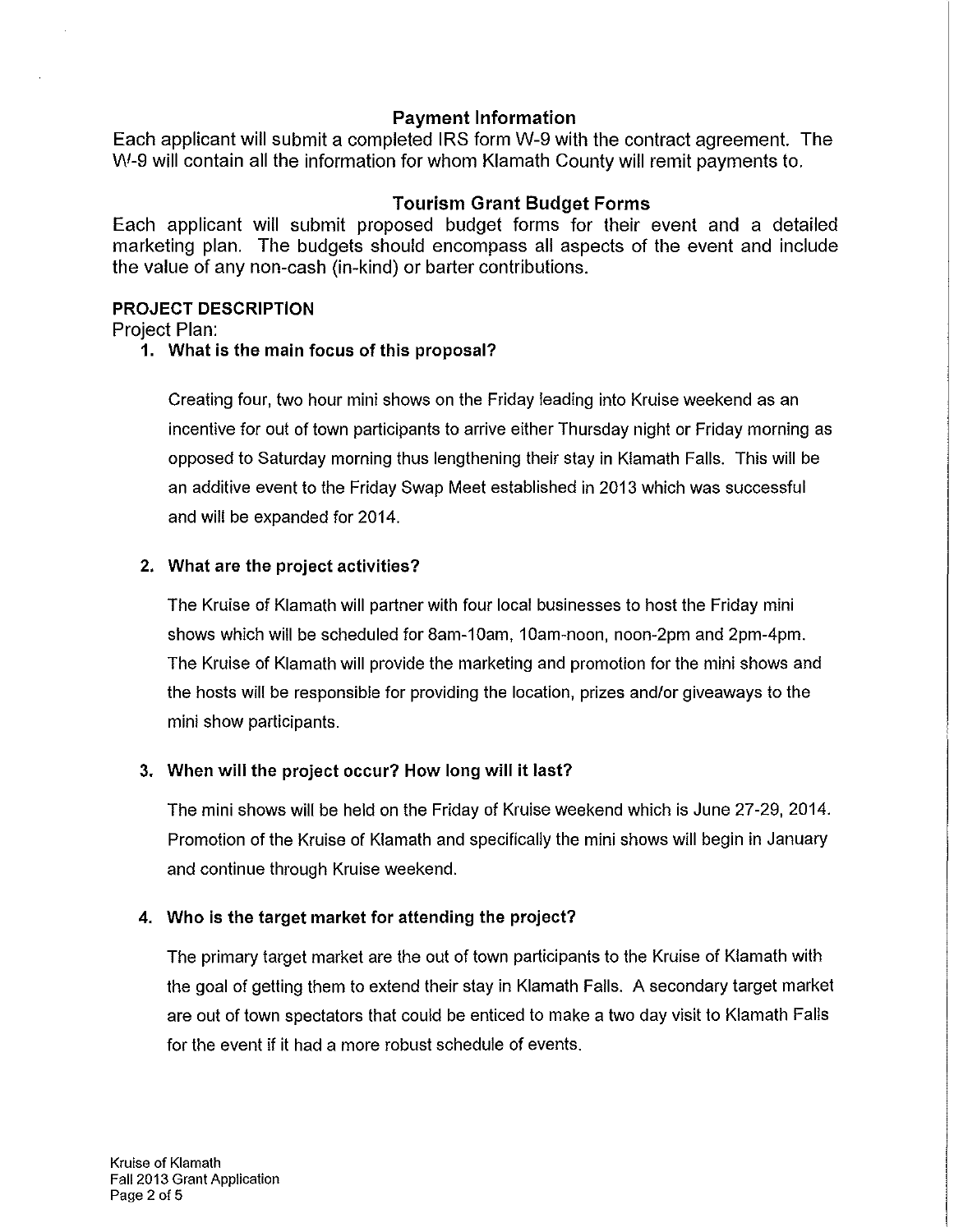Project Goals:

## **5. How many out of county visitors do you expect to attract to the project? How will you count the number of out of county visitors versus the number of locals?**

Our goal is for 450 registrants for the 2014 Kruise of Klamath with 40%, or 180, of those registrants being from out of county. These numbers will be determined from the registration forms for the event.

## **6. How are you planning on extending the out of county visitor's length of stay? How will you encourage early arrival and late departure? How will you count the number of extra days?**

The mini shows are scheduled to start on Friday at Sam with the intent that Kruise participants will come to town Thursday night in order to attend all the shows. Currently, many participants come to town Friday afternoon/evening or even Saturday morning. The continuation of the Friday Block Party and the expansion of the Friday Swap Meet will also help attract participants to town early. Occupancy rates from the year previous compared to the current year will be analyzed to determine the success of this initiative.

## **QUALIFICATIONS OF APPLICANT**

## **7. Describe your organization.**

The Kruise of Klamath is a 501 (3)c organization established in 2005 to continue a long tradition of putting on an annual classic car show in Klamath Falls. It consists of a 13 member Board that governs the planning and execution of the annual event. The Board typically meets monthly throughout the year.

## **8. Describe your experience in operating past or similar projects. Have these projects been successful in bringing tourists to Klamath County? How are you uniquely qualified to carry out this project?**

The Kruise of Klamath completed its  $8^{\text{th}}$  event in 2013 and has grown the event every year since its inception in 2005. The percentage of out of town participants has continued to grow every year and the Kruise organization is continually looking for ways to expand the event and increase both out of town participation and the length of stay from those out of town participants. Our Board members are not only classic car owners themselves but also active participants in other classic car shows around the state giving them a wide range of experience to draw from for organizing our event.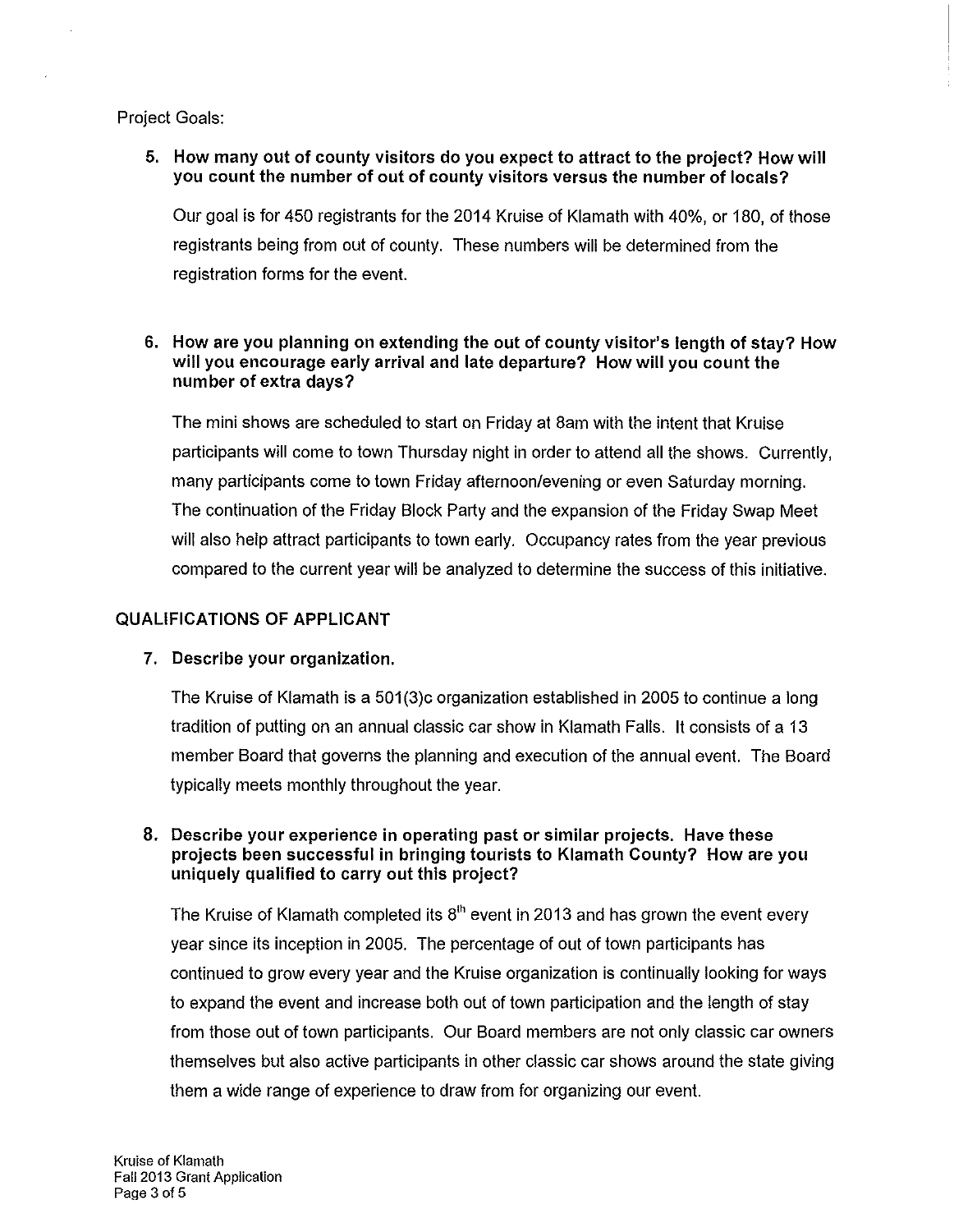#### **MARKETING PLANS**

**9. Describe specifically how you will market the project to out of county visitors.** 

The Kruise of Klamath will be promoting the Friday mini shows through many of the proven marketing methods used in the past:

(1) A "Save the Date" postcard to the 1000+ names on our mailing list. Postcard will highlight the dates of the 2014 Kruise of Klamath in addition to the new features of the show such as the Friday mini shows.

 $(2)$  Two  $\frac{1}{2}$  page ads in the Cruzin' magazine which is a Northwest publication reaching approximately 11,000 classic car enthusiasts. Ads will be placed in the February and April issues and will promote the Kruise in general and highlight the new addition of the mini shows.

- (3) Registration packets sent to everyone on our mailing list will highlight the addition of the mini shows on Friday plus the expanded swap meet.
- (4) Event posters and flyers distributed at spring classic car events outside of Klamath Falls such as Kool April Niles in Redding, CA and shows in Medford, OR.
- (5) The Kruise of Klamath's website will feature a full schedule of events with the Friday mini shows highlighted on the home page.
- **10. How will you measure your success or attendance in drawing out of county visitors to the project? Examples: Survey, Raffle, Ticket Sales. (Be specific)** 
	- (1) Number of registrants for the Kruise and specifically the number from out of town participants.
	- (2) Hotel occupancy for Friday, Saturday and Sunday nights.
	- (3) Number of participants in each of the four mini shows.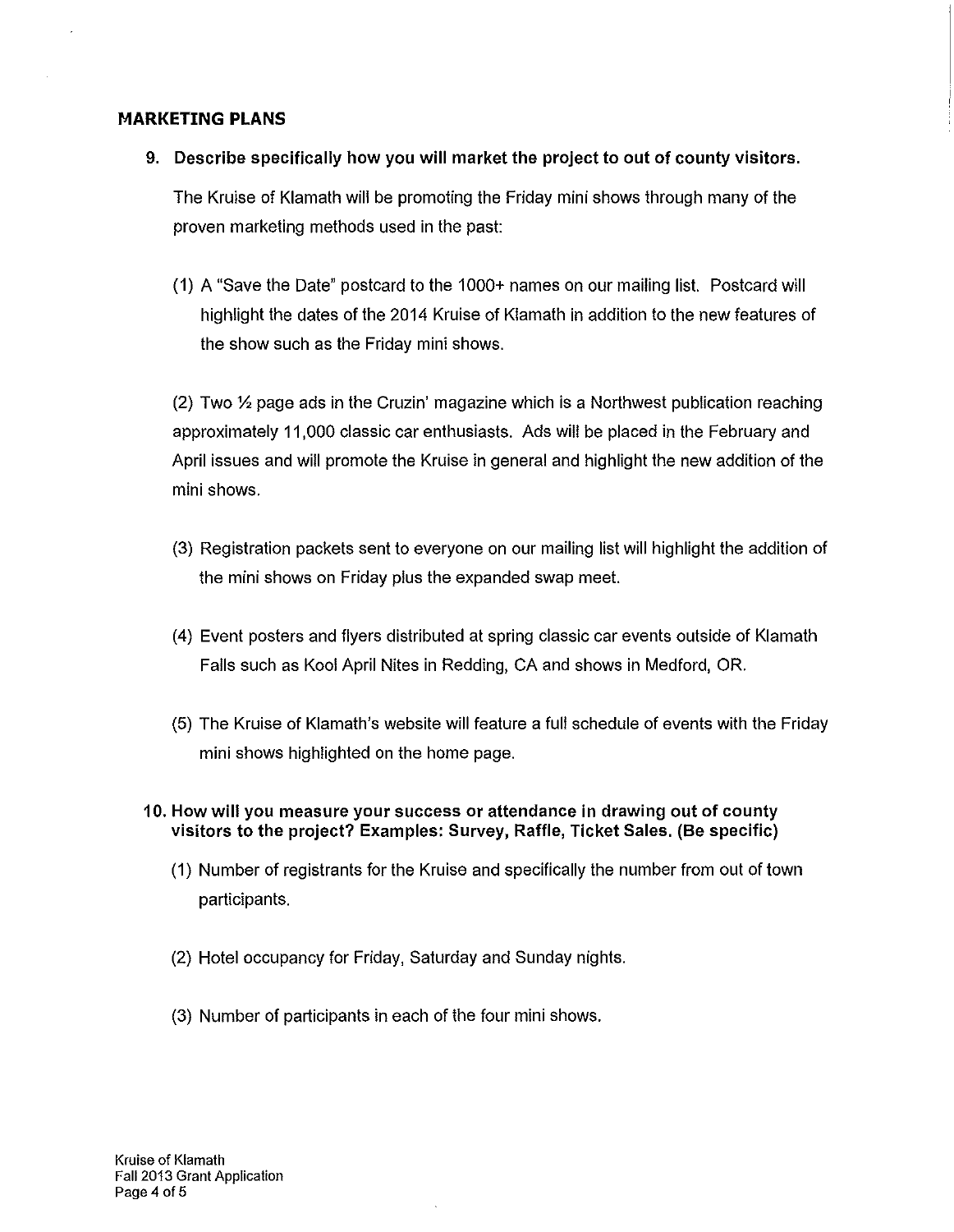#### 11. If your project is already underway explain how this award will increase your likelihood of success.

Planning for the 2014 Kruise of Klamath is already underway but this grant would help provide funds for expanded marketing of the new Friday mini shows.

12. Describe any in-kind, barter, volunteer labor or discounted services you expect to receive in support of this project. Letters of support may be attached. Letters should specifically address your proposal and why the writer believes the project will benefit the community.

The Kruise of Klamath intends to partner with four different businesses to host the Friday mini shows but that process has not been initiated yet. The hosts of each mini show will be asked to provide coupons, prizes and/or giveaways to those that attend their show. In addition, the hosts will be encouraged to partner with a local nonprofit charity in some way to assist in promoting the charity's mission.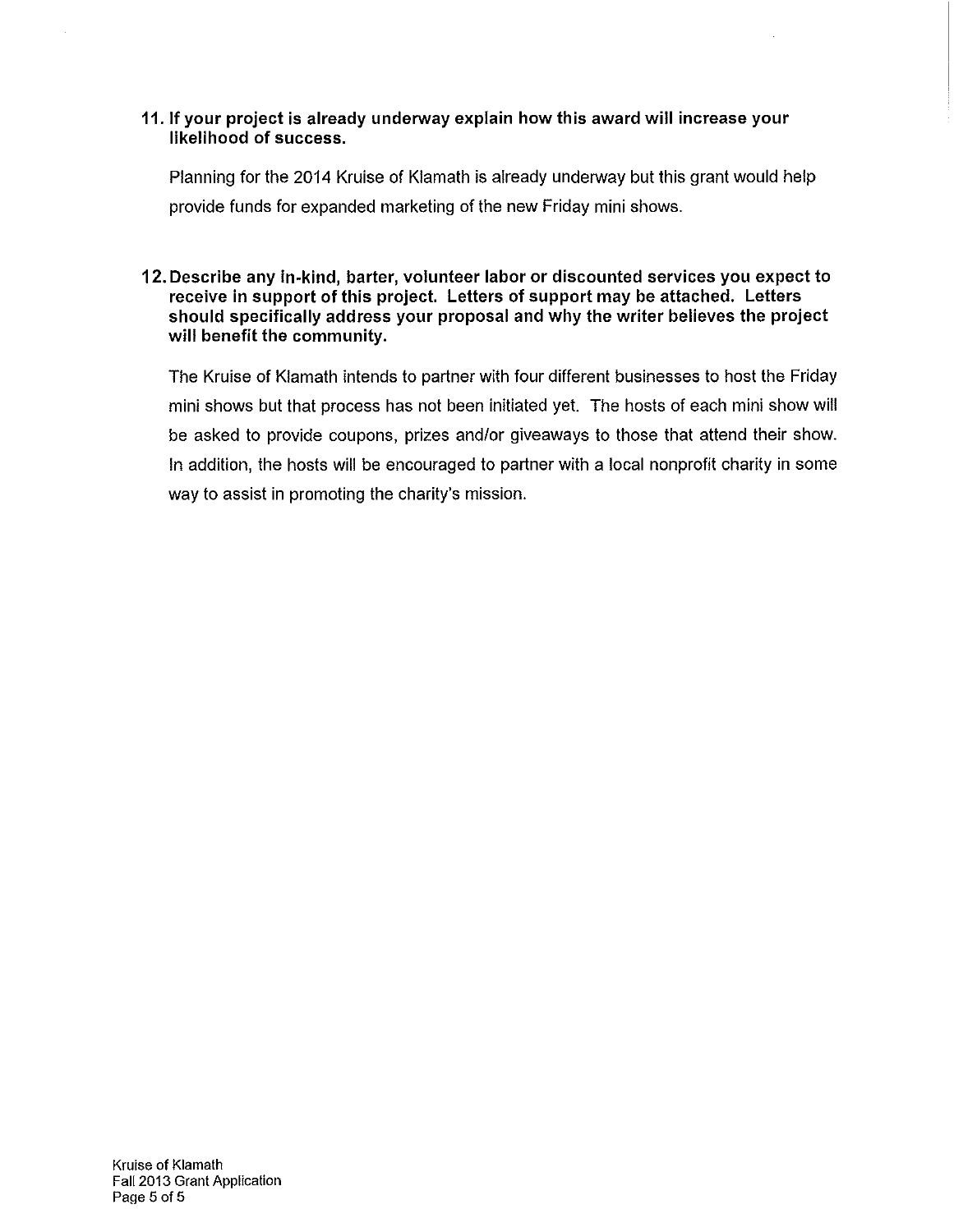#### Klamath County Tourism Grant Application Project Budget

 $\begin{array}{c} \vdots \\ \vdots \end{array}$  $\frac{1}{2}$ 

÷

ĵ.

|                                    | Committed      | Pending                  | Total          | Actual                   | Comments/Explanations |
|------------------------------------|----------------|--------------------------|----------------|--------------------------|-----------------------|
| <b>INCOME</b>                      |                |                          |                |                          |                       |
| <b>Tourism Grant Request</b>       | 5000           |                          |                |                          |                       |
| Cash Revenues -                    |                |                          |                |                          |                       |
| Source: Registration Fees          | 17500          |                          |                |                          |                       |
| Source: Vendor Fees                | 3700           |                          |                |                          |                       |
| Source: Kruise Reserves            | 4200           |                          |                |                          |                       |
| <b>Total Cash Revenues</b>         | 30400          | a,                       | ÷,             | ÷.                       |                       |
| Other Funding Sources:             |                |                          |                |                          |                       |
| Source:                            |                |                          |                |                          |                       |
| Source:                            |                |                          |                |                          |                       |
| Source:                            |                |                          |                |                          |                       |
| <b>Total Other Funding Sources</b> | $\overline{a}$ | ä,                       | $\overline{a}$ | ÷.                       |                       |
| <b>Total Revenue</b>               | 30400          | L.                       | $\overline{a}$ | $\overline{a}$           |                       |
|                                    |                |                          |                |                          |                       |
| <b>EXPENSES</b>                    |                |                          |                |                          |                       |
| Cash Expenses -                    |                |                          |                |                          |                       |
| Personnel costs                    |                |                          |                |                          |                       |
| Marketing costs                    | 5000           |                          |                |                          |                       |
| Rentals                            |                |                          |                |                          |                       |
| Supplies                           | 5300           |                          |                |                          |                       |
| Other: Events                      | 10000          | $\overline{a}$           | L.             | $\overline{\phantom{a}}$ | Block Party/Poker run |
| Other: Promotional Items           | 7000           |                          |                |                          | Hats/shirts/etc       |
| Other: Trophies                    | 3100           |                          |                |                          |                       |
| Other:                             |                |                          |                |                          |                       |
| <b>Total Cash Expenses</b>         | 30400          | $\ddot{\phantom{0}}$     |                |                          |                       |
| In-Kind Expenses                   |                |                          |                |                          |                       |
| Labor                              |                |                          |                |                          |                       |
| <b>Marketing costs</b>             |                |                          |                |                          |                       |
| Other:                             |                |                          |                |                          |                       |
| Other.                             |                |                          |                |                          |                       |
| Other:                             |                |                          |                |                          |                       |
| Other.                             |                |                          |                |                          |                       |
| <b>Total In-Kind Expenses</b>      |                | $\overline{\phantom{a}}$ |                | ٠                        |                       |
| <b>Total Expenses</b>              | 30400          | $\overline{a}$           | u.             | ÷,                       |                       |
|                                    |                |                          |                |                          |                       |
| Net Income <expense></expense>     | 0              |                          |                |                          |                       |

#### **NOTES**

J.

Be as specific as possible; provide explanation to help clarify budget Items Use the "Actual" column when preparing your final report; submit this form with the final report Use additional space or lines if necessary to provide complete Information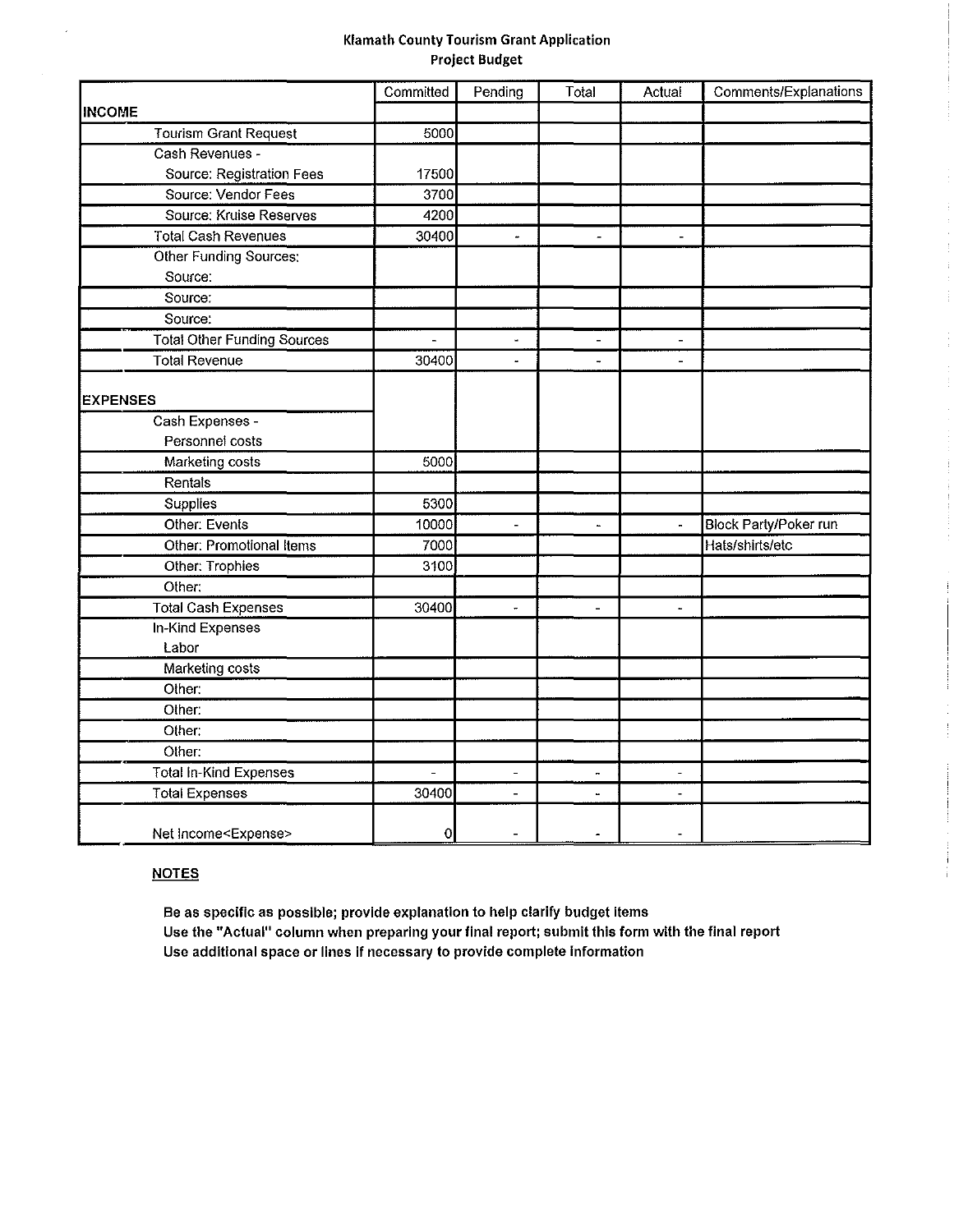#### Klamath County Tourism Grant Application Marketing Budget Form

|                                           | Committed                | Pending                  | Total          | Actual                   | Comments/Explanations                |
|-------------------------------------------|--------------------------|--------------------------|----------------|--------------------------|--------------------------------------|
| <b>CASH INCOME</b>                        |                          |                          |                |                          |                                      |
| <b>Tourism Grant Request</b>              | 5000                     |                          |                |                          |                                      |
| Other Sources                             |                          |                          |                |                          |                                      |
| <b>Total Revenue</b>                      | 5000                     | -                        |                |                          |                                      |
| <b>CASH EXPENSES</b>                      |                          |                          |                |                          |                                      |
| Advertising                               |                          |                          |                |                          |                                      |
| Print                                     | 1010                     |                          |                |                          | 2 - 1/2 page ads in Cruzin' magazine |
| Web                                       | 250                      |                          |                |                          | Update of website                    |
| Other Internet                            |                          |                          |                |                          |                                      |
| Other                                     | 1000                     |                          |                |                          | Posters & flyers                     |
| <b>Total Advertising</b>                  | 2260                     | $\overline{\phantom{0}}$ | ۰              |                          |                                      |
| Printing                                  | 2500                     |                          |                |                          | Registration packets                 |
| Postage                                   |                          |                          |                |                          |                                      |
| Misc/Other (Explanation Req'd):<br>Other: | 240                      |                          |                |                          | Save the Date postcards              |
| Other:                                    |                          |                          |                |                          |                                      |
| Other:                                    |                          |                          |                |                          |                                      |
| Other:                                    |                          |                          |                |                          |                                      |
| <b>Total Miscellaneous/Other</b>          | 240                      | $\blacksquare$           | $\blacksquare$ | $\overline{a}$           |                                      |
| <b>Total Expenses</b>                     | 5000                     | $\overline{\phantom{0}}$ | $\frac{1}{2}$  | $\overline{\phantom{a}}$ |                                      |
| Net Income <expense></expense>            | $\overline{\phantom{a}}$ | $\overline{\phantom{a}}$ | $\blacksquare$ |                          |                                      |

#### **NOTES**

 $\hat{\alpha}$ 

 $\hat{\mathcal{L}}$ 

Do not include any non-cash items as they are not eligible in determining the matching contribution requirement.

Be as specific as possible; provide explanation to help clarify budget items

Use the "Actual" column when preparing your final report; submit this form with the final report

Use additional space or lines if necessary to provide complete information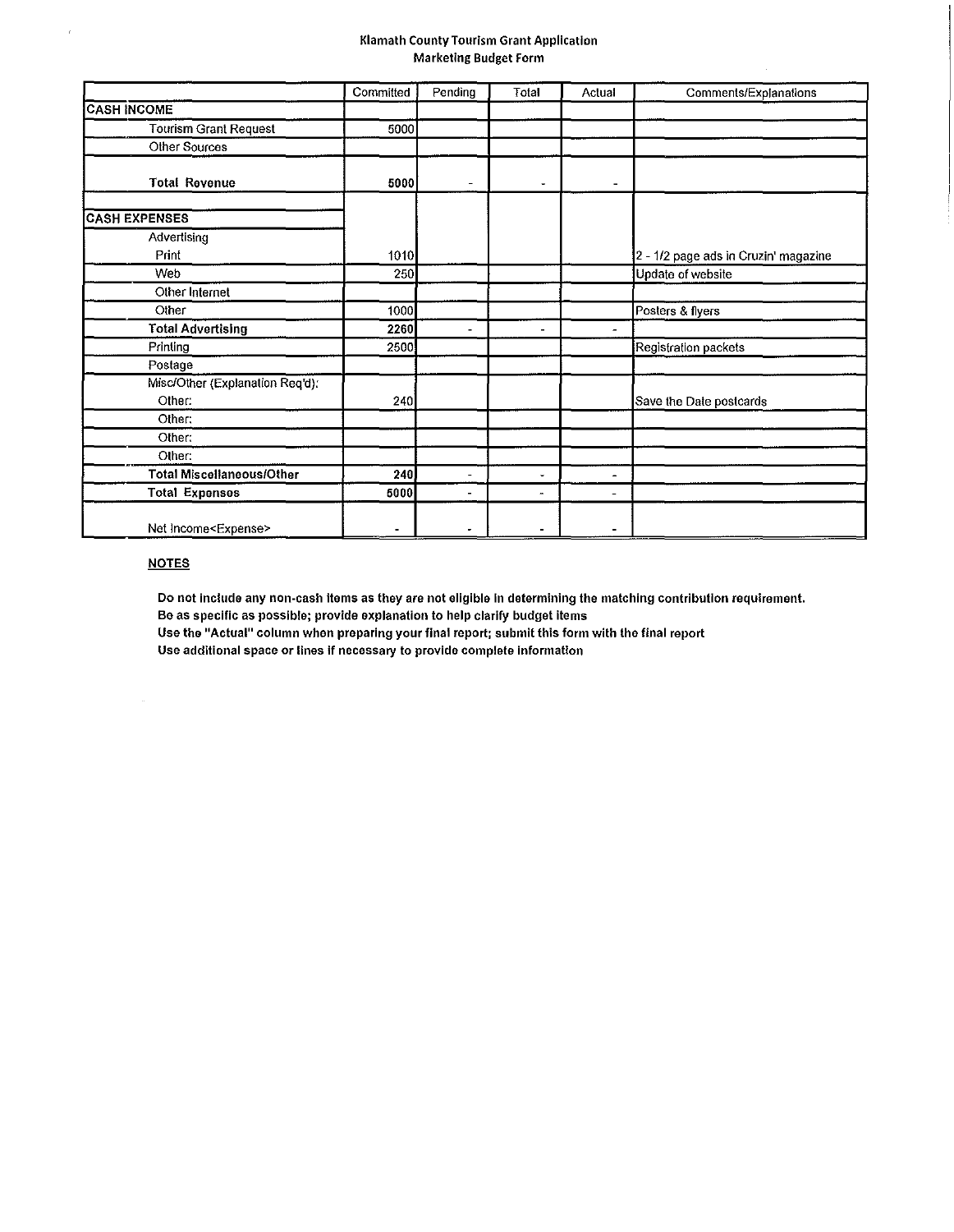# *Kruise of Klamath*

P.O. Box 7135/ Klamath Falls, OR 97602 Tax ID# 20-449591

October 18,2013

Executive Team, Tourism Grant Committee c/o Jason Link Klamath County Finance & Budget Office 305 Main St. Klamath Falls, OR 97601

The Kruise of Klamath appreciates the opportunity to respond to your request for additional information regarding our Fall 2013 Tourism Grant application.

I. *Complete the appropriate budget forms- current marketing bra/get does uot demonstrate the required 30% match.* 

A revised Project Budget and Marketing Budget are enclosed with this letter. It was not clear to us that the grant match must be included in the marketing budget and we had put it in the Project Budget. The original Marketing Budget submitted showed just those items to be fimded by a Tourism grant. The Marketing Budget has been revised to show all funds being used for marketing including the Kruise match of \$1500.

# 2. *Budget for postcards seems low to the committee.*

The budget for postcards has been revised from \$240 to \$740 to reflect the cost of printing and mailing - design and development is handled by Kruise staff. As explained in the answer to the above question  $-$  the original \$240 listed was just those grant funds to be used on postcards and the remaining \$500 was to be funded with Kmise funds and was included in the overall Project Budget.

# 3. *Occupancy rates for 2012 compared to 2013*.

We sent a survey to the majority of the Klamath Falls hotels/motels regarding occupancy rates during Kruise weekend and specifically any change in the Friday night occupancy rate 2012 over 2013. Of those that responded to the survey, or that we talked with directly, they reported that the overall occupancy rate for Kruise weekend remains high. The Friday night occupancy from 2012 to 2013 showed a slight improvement which could be an indication that our efforts to add, and highlight, Friday events in our Kruise schedule is resulting in additional attendees coming to town for additional nights.

I hope the above information answers your questions and the Kruise of Klamath Board looks forward to answering any additional questions you may have at the October  $28<sup>th</sup>$  meeting.

Sincerely,

Linda Tepper

Linda Tepper, Secretary/Marketing Coordinator Kruise of Klamath (541)331-6541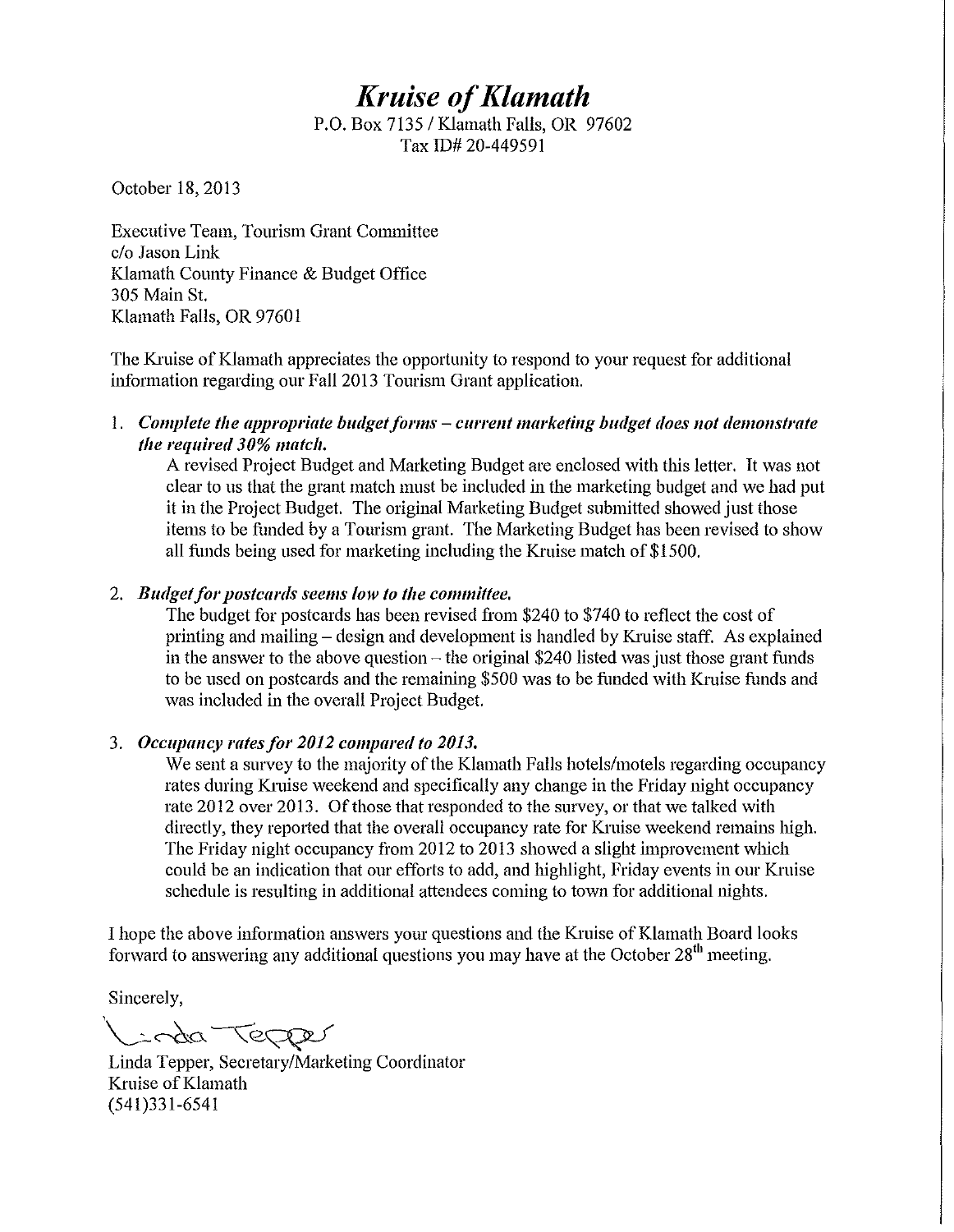#### Klamath County Tourism Grant Application Project Budget

|                                    | Committed | Pending        | Total                    | Actual                   | Comments/Explanations |
|------------------------------------|-----------|----------------|--------------------------|--------------------------|-----------------------|
| <b>INCOME</b>                      |           |                |                          |                          |                       |
| <b>Tourism Grant Request</b>       | 5000      |                |                          |                          |                       |
| Cash Revenues -                    |           |                |                          |                          |                       |
| Source: Registration Fees          | 17500     |                |                          |                          |                       |
| Source: Vendor Fees                | 3700      |                |                          |                          |                       |
| Source: Kruise Reserves            | 4200      |                |                          |                          |                       |
| <b>Total Cash Revenues</b>         | 30400     | u,             | $\overline{\phantom{a}}$ | $\overline{\phantom{a}}$ |                       |
| Other Funding Sources:             |           |                |                          |                          |                       |
| Source:                            |           |                |                          |                          |                       |
| Source:                            |           |                |                          |                          |                       |
| Source:                            |           |                |                          |                          |                       |
| <b>Total Other Funding Sources</b> | $\sim$    | ÷,             | $\blacksquare$           | $\Delta$                 |                       |
| <b>Total Revenue</b>               | 30400     | $\overline{a}$ | $\overline{a}$           | $\overline{a}$           |                       |
|                                    |           |                |                          |                          |                       |
| <b>EXPENSES</b>                    |           |                |                          |                          |                       |
| Cash Expenses -                    |           |                |                          |                          |                       |
| Personnel costs                    |           |                |                          |                          |                       |
| Marketing costs                    | 6500      |                |                          |                          |                       |
| Rentals                            |           |                |                          |                          |                       |
| Supplies                           | 3800      |                |                          |                          |                       |
| Other: Events                      | 10000     | ú,             | ä,                       | $\blacksquare$           | Block Party/Poker run |
| <b>Other: Promotional Items</b>    | 7000      |                |                          |                          | Hats/shirts/etc       |
| Other: Trophies                    | 3100      |                |                          |                          |                       |
| Other:                             |           |                |                          |                          |                       |
| <b>Total Cash Expenses</b>         | 30400     | ÷.             | ä,                       | $\overline{a}$           |                       |
| In-Kind Expenses                   |           |                |                          |                          |                       |
| Labor                              |           |                |                          |                          |                       |
| Marketing costs                    |           |                |                          |                          |                       |
| Other:                             |           |                |                          |                          |                       |
| Other:                             |           |                |                          |                          |                       |
| Other:                             |           |                |                          |                          |                       |
| Other:                             |           |                |                          |                          |                       |
| Total In-Kind Expenses             |           |                |                          | $\cdot$                  |                       |
| <b>Total Expenses</b>              | 30400     | $\overline{a}$ | $\overline{a}$           | $\overline{a}$           |                       |
| Net Income <expense></expense>     | 0         |                |                          |                          |                       |

#### **NOTES**

 $\overline{\phantom{a}}$ 

Be as specific as possible; provide explanation to help clarify budget items Use the "Actual" column when preparing your final report; submit this form with the final report Use additional space or lines if necessary to provide complete information